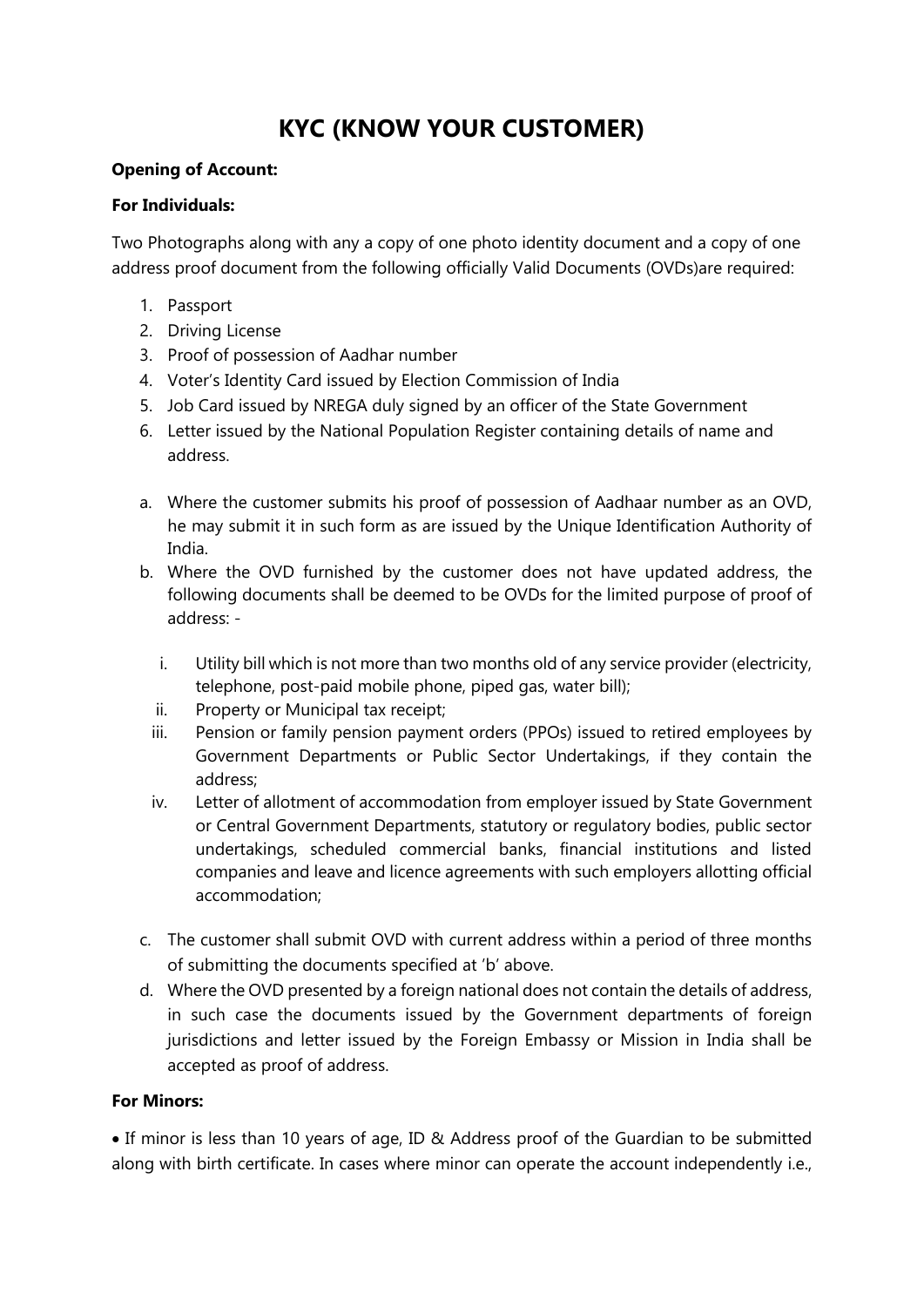above 10 years, KYC procedure for identification & address verification as applicable to any other individuals will apply.

## **Hindu Undivided Family:**

- A letter from the designated Karta indicating the account category as HUF and listing the names of members of the family.
- Complete KYC information of the Karta (photo and address proof) for account opening purposes as applicable to any other individuals will apply.

## **Proprietorship:**

- Letter of proprietorship to be completed by the client
- A copy of any two of the documents under Proof of Proprietorship Documents from the following list of documents:
	- $\triangleright$  Registration certificate
	- $\triangleright$  Certificate/license issued by Municipal Authorities under Shop & Establishment Act
	- $\triangleright$  Sales and income tax returns.
	- CST/VAT/ GST certificate (provisional/final).
	- Certificate/registration document issued by Sales Tax/Service Tax/ Professional Tax authorities
	- $\triangleright$  IEC (Importer Exporter Code) issued by the office of DGFT/Licence/certificate of practice issued in the name of the proprietary concern by any professional body incorporated under a statute.
	- $\triangleright$  Complete Income Tax Return (not just the acknowledgement) in the name of sole proprietor where the firm's income is reflected, duly authenticated by the Income Tax authorities.
	- $\triangleright$  Utility bills such as electricity, water and landline telephone bills.
- Complete KYC information of the proprietor (photo and address proof) for account opening purposes as applicable to any other individuals will apply.

## **Company Accounts:**

Copies of

- Certificate of Incorporation for the entity
- Memorandum and Articles of Association for the entity
- If available, a copy of the license for the line of business of the entity or any other government registration document available for the entity
- PAN card or TIN number of the entity
- The board resolution listing the authorized signers for the account. Optionally, a power of attorney or official document authorizing the individuals operating the account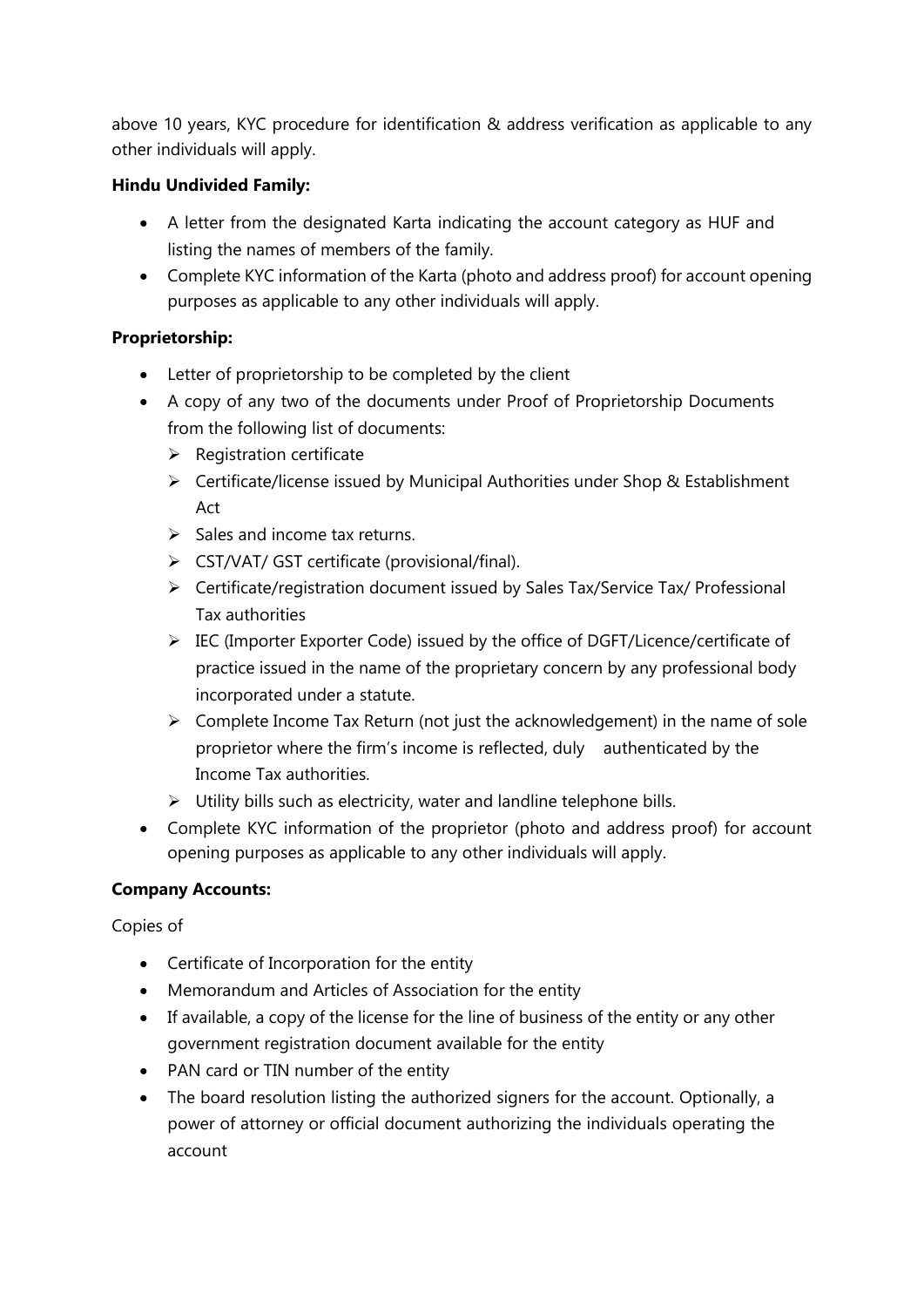Complete KYC documentation of all account operators based on their category within the individual constitution

## **Partnership:**

Copies of

- Partnership deed signed by all the partners
- Registration Certificate
- Permanent Account Number of the partnership firm
- Documents, as specified in OVDs, relating to beneficial owner, managers, officers or employees, as the case may be, holding an attorney to transact on the its behalf.

## **Limited Liability Partnership:**

Copies of

- Partnership deed signed by all the partners
- If available, license for the line of business of the partnership. Or optionally, the registration documents
- PAN card or TIN information of the entity
- Optionally, power of attorney or legal document authorizing members of the partnership to operate the account
- If available, telephone bill (within 6 months of account opening) in the name of the entity
- Complete KYC documentation of all partners based on their category within the individual constitution.

# **Trust Accounts:**

Copies of

- Trust deed
- Certificate of registration for the trust
- Any officially valid document identifying trustees, settlors and authorized signatories
- Complete KYC information of all account operators based on their category within the individual constitution
- Managing body resolution listing the authorized signers for the account. Optionally, the power of attorney or official document authorizing the members operating the account

## **Registered Societies and Associations:**

Copies of

• Board resolution listing the authorized signers for the account. Optionally, obtain a copy of the power of attorney or official document authorizing the members operating the account